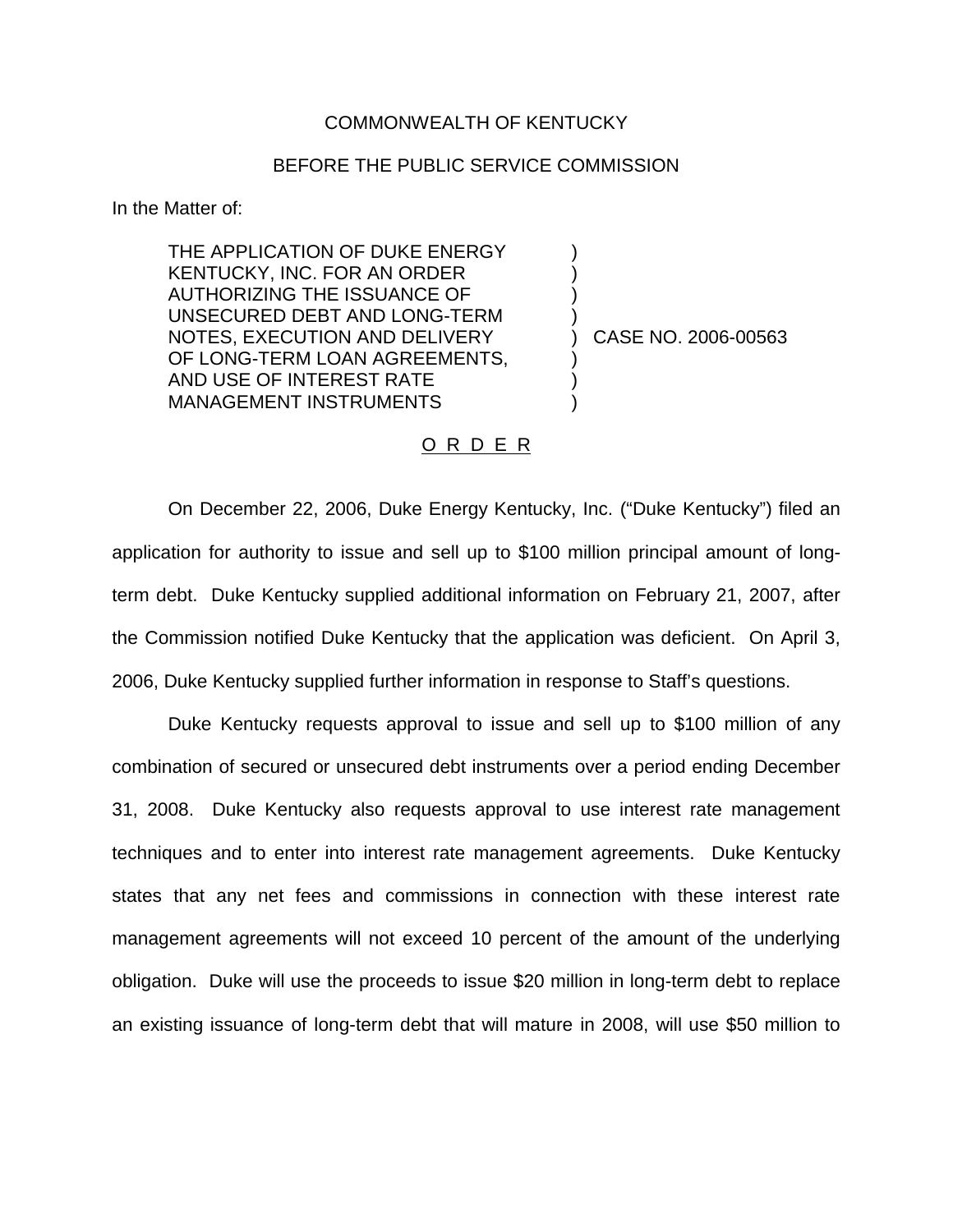repay short-term debt in 2007 and 2008, with the remaining amount used to finance planned capital expenditures.

Duke Kentucky indicated that it would most likely issue unsecured debt, even though it might pay up to an additional 10 basis points in interest.<sup>1</sup> Duke Kentucky believes, however, that it will be able to offset this additional interest cost with savings it would achieve by not issuing secured debt. As a result of a merger agreement in Duke Energy Corp.'s acquisition of The Union Light, Heat and Power Company, $^2$  Duke Kentucky stopped its voluntary reporting to the Securities and Exchange Commission, thereby avoiding any requirements to employ push down accounting as a result of the acquisition, and eliminating its SEC and Sarbanes-Oxley filing requirements. If Duke Kentucky were to issue secured debt, it would have to begin these filings again, incurring approximately \$100,000 in filing costs per vear.<sup>3</sup>

The Commission, having considered the evidence of record and being otherwise sufficiently advised, finds that the proposed issuance of securities and the assumption of obligations in connection therewith as set out in Duke Kentucky's application should be approved. The Commission also finds that the proposed financing is for lawful objects within the corporate purposes of Duke Kentucky's utility operations, is

<sup>&</sup>lt;sup>1</sup> Supplemental Data Request Response to Second Data Request of Commission Staff, filed April 3, 2007, Item 1(b).

 $2$  Case No. 2005-00228, Joint Application of Duke Energy Corporation, Duke Energy Holding Corp., Deer Acquisition Corp., Cougar Acquisition Corp., Cinergy Corp., The Cincinnati Gas & Electric Company and The Union Light Heat and Power Company for Approval of a Transfer and Acquisition of Control, Order dated May 3, 2006.

<sup>3</sup> Supplemental Data Request Response to Second Data Request of Commission Staff, filed April 3, 2007, Item 1(b).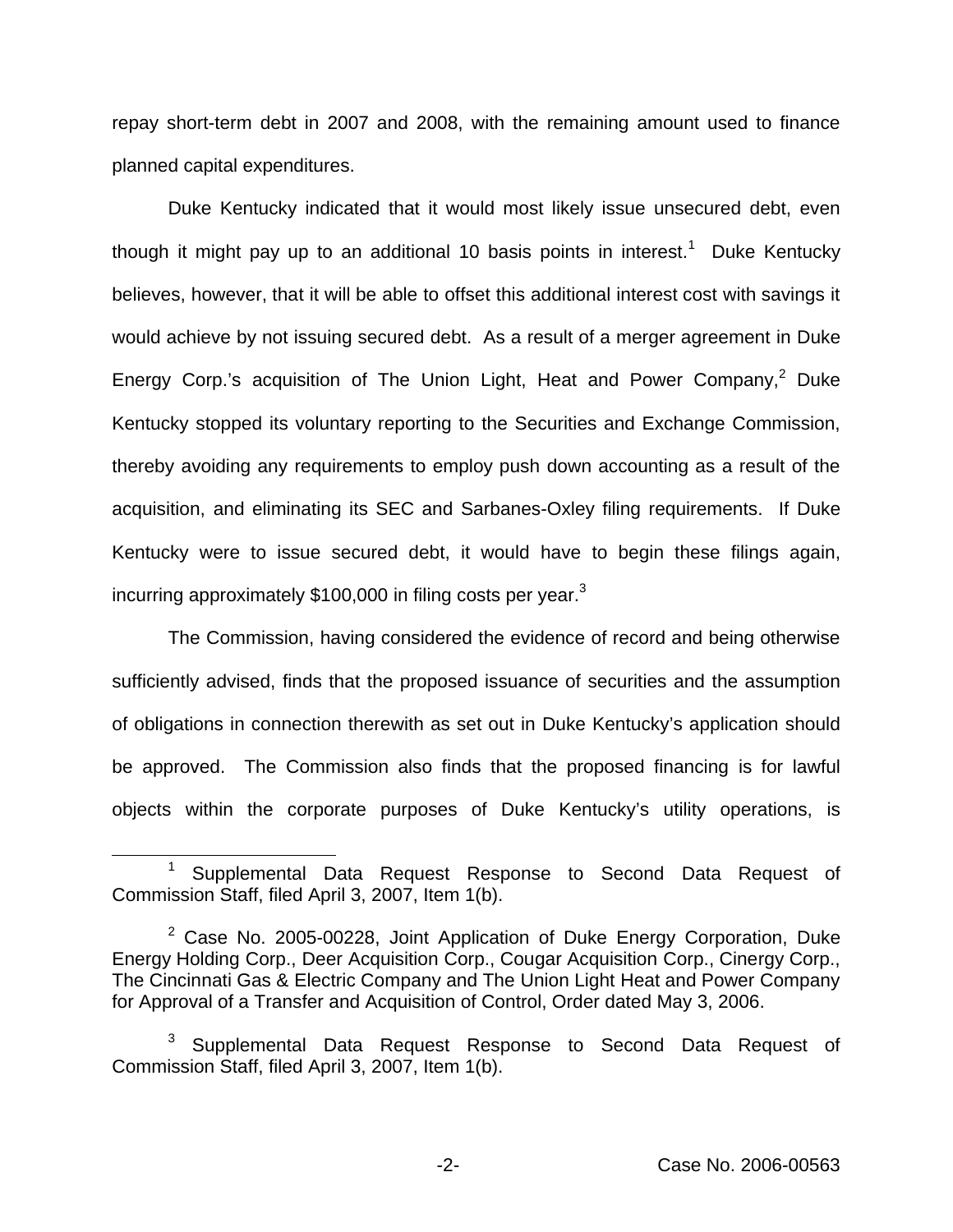necessary and appropriate for and consistent with the proper performance of its service to the public, will not impair its ability to perform that service, is reasonably necessary and appropriate for such purposes, and should therefore be approved.

IT IS THEREFORE ORDERED that:

1. Duke Kentucky is authorized to obtain long-term debt in an aggregate amount not to exceed \$100 million as set forth in its application for the period ending December 31, 2008 and to enter into such interest rate hedging instruments as will reduce its overall interest cost.

2. The proceeds from the transactions authorized herein shall be used only for the lawful purposes set out in the application.

3. Duke Kentucky shall agree to only such terms and prices that are consistent with this Order.

4. Duke Kentucky shall, within 30 days from the date of issuance, file with this Commission a statement setting forth the date or dates of issuance of the securities authorized herein, the price paid, the interest rate, and all fees and expenses, including underwriting discounts or commissions or other compensation, involved in the issuance and distribution.

Nothing contained herein shall be construed as a finding of value for any purpose or as a warranty on the part of the Commonwealth of Kentucky or any agency thereof as to the securities authorized herein.